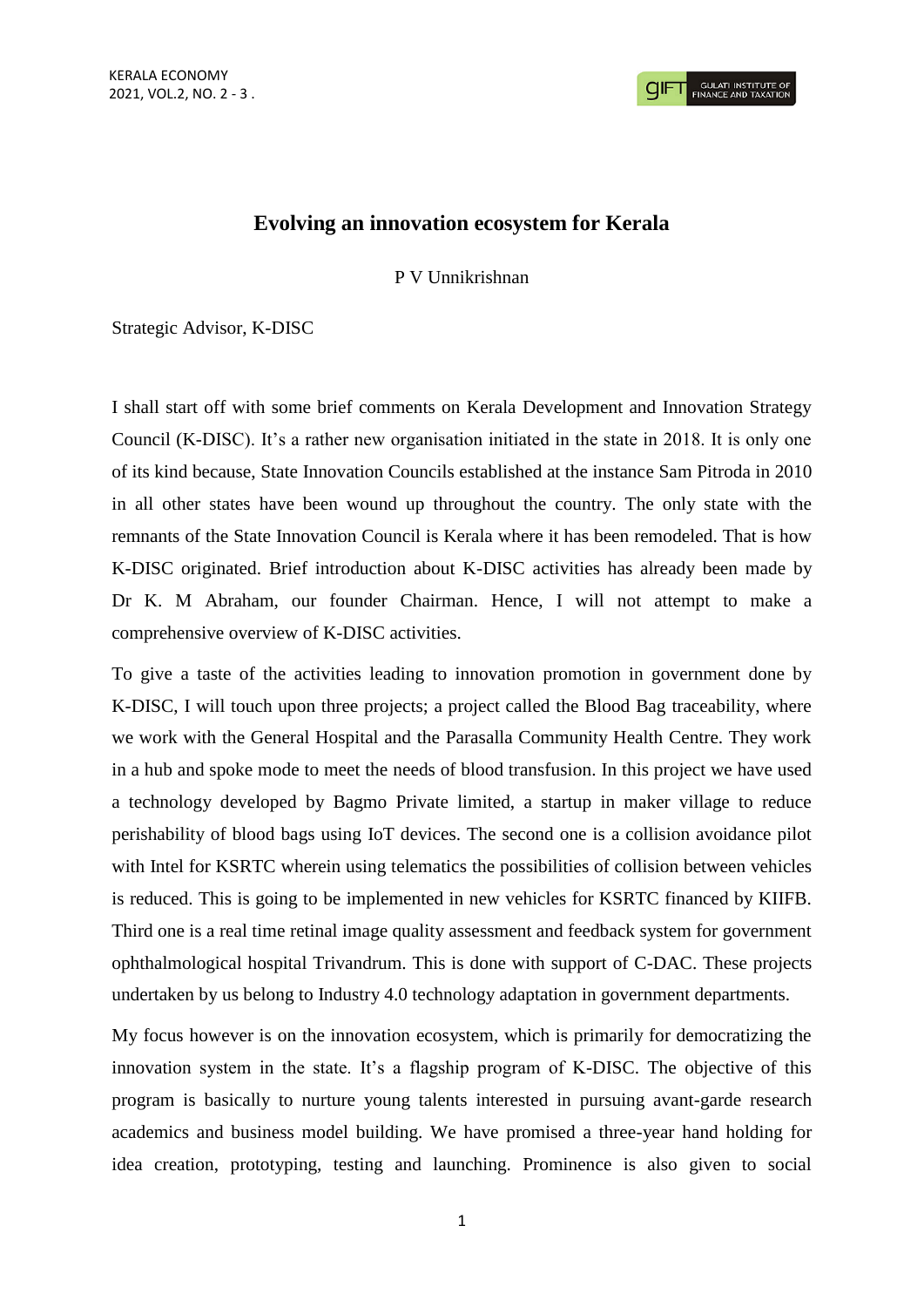KERALA ECONOMY

innovation, along with business development. We partner with the Startup Mission. Capacity Building of mentees is around the Stanford University Methodology of design thinking which has now become the de-facto standard for real life problem solving. We have a program for mentoring of mentors specially developed for us by the IIM Calicut. This looks at a new product development framework integrated with a fuzzy front-end. Basically, we are trying to draw practices from the industry for product development, trying to weed out the fuzziness of the ideas and to put the process in the discipline of new product development.

We have a program in which any new innovation can be fostered with its focus on democratising innovation, it cannot be a blueprint program. It has been continuously evolving. Over the years, there has been an increase in the number of ideas that came up; 1391 ideas in the first year (2018) which increased to 2000 during the second year and almost doubled that in the third year. We have a very strong funneling approach of removing ideas which might not work and which are not worth pursuing. Thus, we had to reduce the ideas in 2018 to 204 which increased to 371 in the second year and 800 in the third year. We have put in a mechanism of generating ideas from schools, colleges and universities. We have a network of 1143 institutions during 2018 we just now enhanced this to 2900. Around 400 of them in our network are professional colleges and university departments and the rest of them are schools, polytechnics and other institutions. From each of these institutions we have, two facilitators who are our ambassadors who have been trained in the industry 4.0 and the innovation methodology. We have tried working out a hub and spoke mechanism wherein eventually the hubs would emerge as Centers of Excellence. This would be linked to various partner institutions making the spoke mechanism. We have developed a very clear methodology not only for screening the ideas, but also for improving the group dynamics within the ideas through group techniques.

This is the architecture of the young innovation program which we have built up. We have a completely electronic platform for doing all our operations. We have a digital idea platform, which is connected to high schools' polytechnics and higher education institutions and research centers. We have District Innovation Councils, which are going to come into action from this year onwards in the evaluation programs. We also have a mentor mentee platform, which is completely electronic. One of the very important things that we have found as a part of the first few years of the program is that very systematic mentoring is required, both from the industry experts as well as from the academia for translating ideas to clear targets. We have not been able to put that in place during the first year. But during the second year, we

2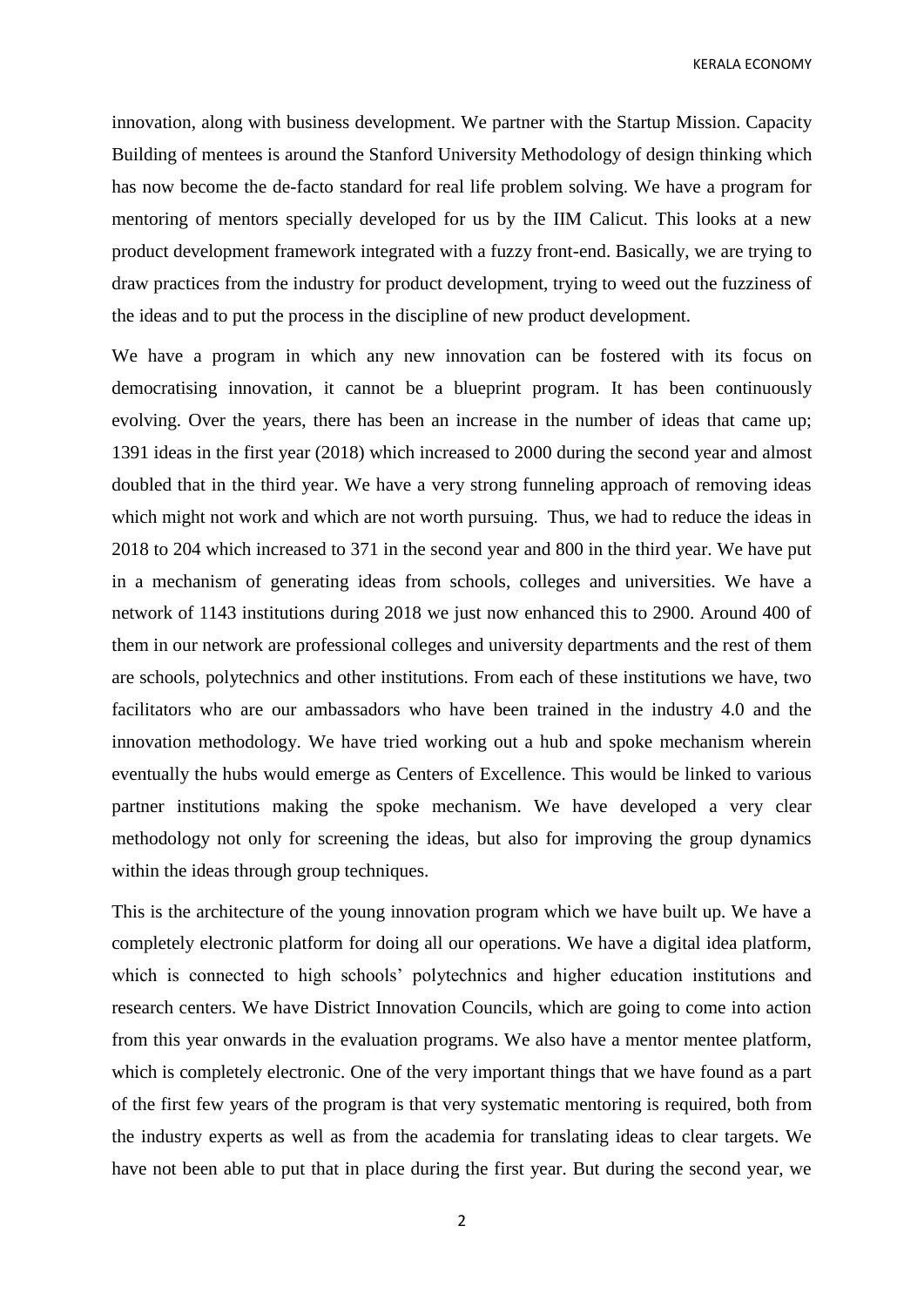have been able to put in place an electronic platform for this. We hope that the quality of delivery would substantively relate to mentoring. The mentors have been trained and positioned.



One of the weaknesses of the program is that we don't really get good ideas. Essentially people pick up ideas from the google and them; these are not really real-life ideas. So we have brought into two methodologies, one a methodology of creating real life problem statements with the help of practitioners through community practices. This is an internationally renowned methodology of situated cognition. Then secondly, we are trying to create a process of innovation sandbox, which is a methodology of improving the real life, real time, problem solving experience using crowdsourcing and open innovation and bringing in vital user experience.

Now, thanks to the efforts of the Honorable Finance minister, who has made an evaluation of the program. He wanted us to scale up this programme substantively and we are restructuring YIP in 2021 to meet his dream. YIP is a mix of challenges. Right now, following the idea challenge, we have the accelerated the innovation track. But beyond that, we are also now bringing in team-based hackathons, and a coordinated programme of rapid proto-typing jointly with fab-lab and startup mission. With this we are hoping that the Young Innovation Program is going to make a major transformation.

The outcome so far; 31 products have been structured for priority funding and we could hardly spend 1 million rupees for this process. That is one of the limitations of the programs. We have been able to do the democratization reach out to the campus, bringing together the teaching Community and the students, but in terms of converting the ideas into innovations,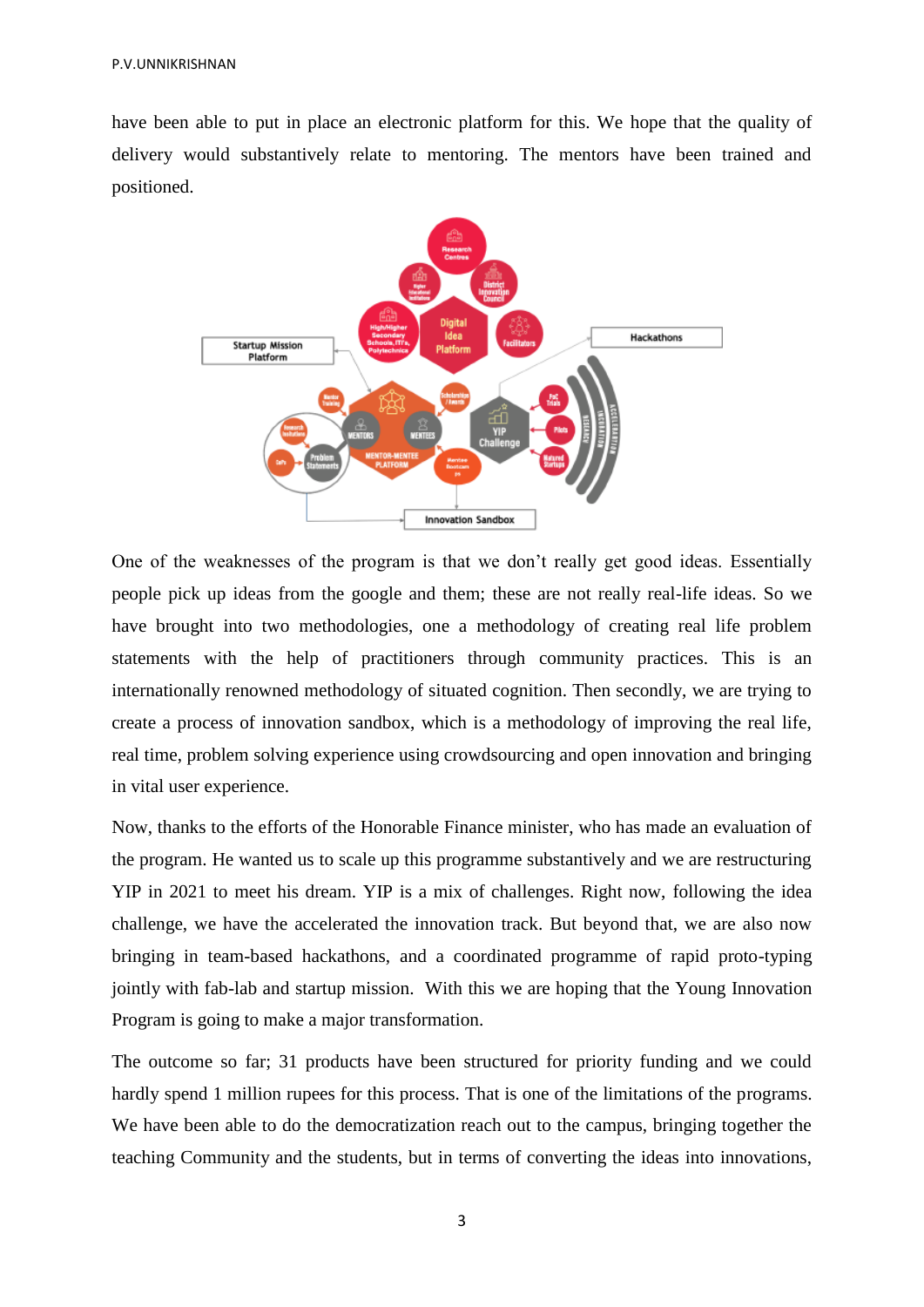KERALA ECONOMY

we are lacking, and that is why we want to get into a sandbox methodology for deepening the innovation process.

Now, coming to the next program which caters to the ecosystem building in the MSME sector. In One District One Idea Program, we have identified 266 clusters throughout the state. It covers handicraft handloom Kudumbasree service clusters, Kerala Bureau of Industrial Promotion manufacturing clusters and other manufacturing clusters. These have been selected for a challenge. Digital University had come up with an excellent training program for the core group. We have brought in professors from commerce department, economics department and also from the engineering college to work in the field with these clusters and develop innovation action plans for them. Thus, we are bringing in academia in a big way to work with the industry to solve their problems- Making the triple helix model a reality. The objective is to come up, not with the incremental growth as the Honorable Minister was discussing in the previous session. It is not incremental growth but exponentially growing clusters, that we are focus i.e., innovation clusters.

Now, coming to the one local government one idea program. The design of the program is similar. We start off with a shelf of projects which have been identified by local governments, run hackathons across specific domain sectors, go to a local government marketplace, select products for support and then theses goes back to the local government for implementation.

And the last programme is the local innovation program. The design of the program is as follows. We crowdsource ideas from anyone capable and interested. There is a panel of experts at the State level and at the District Level. There is a rating scheme and based on which we come up with a local market place for the POC and the pilot and which will be taken up through various local governments and public sector. One of the most important things is that the first product which K-DISC has initiated is ready to get into manufacturing. Rajeesh Rajan, a Polytechnic diploma holder, who had developed a ragas engine. A twostroke elliptical IC engine. We had sent his design for computer fluid dynamics studies. And basically, this has helped him improve and patent the engine. He wants to take it up to the aircraft engine manufacturers and to work with DRDO. Yesterday he came and presented that to us. And so, the local innovation promotion program, which we kicked off three years back, has just started bearing fruits.

4